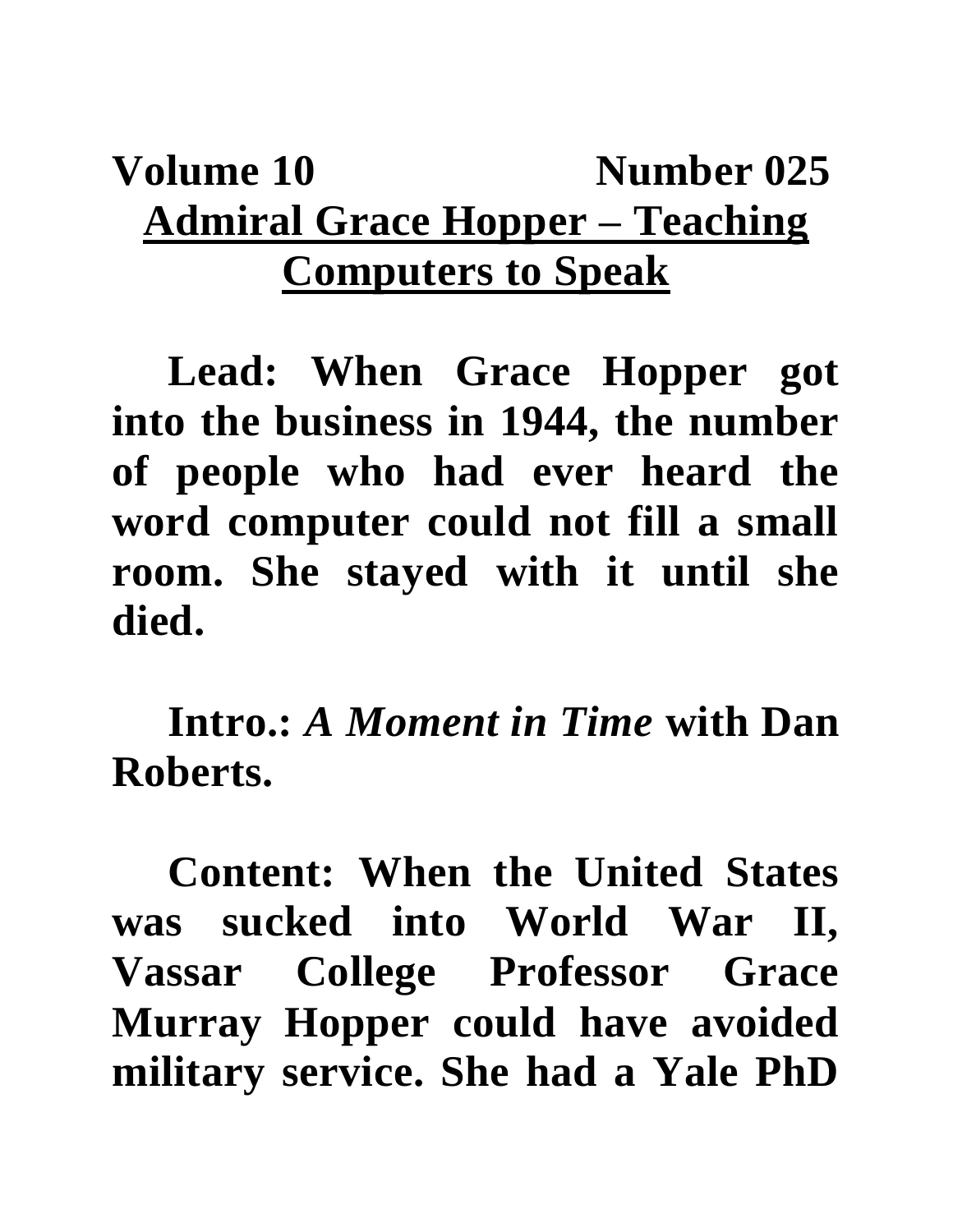**and was in a vital profession, a college math teacher barred from military service, but Grace Hopper loved the U.S. Navy. Her great-grandfather had been a rear admiral, and she battered the doors down and finished first in her midshipman class. The Navy wanted her mind, specifically, her ability to calculate and help operate the new generation of mechanical calculators that would be required if modern weapons were to reach their destructive potential.**

**She reported to Harvard University in the summer of 1944, and there worked under Howard Aiken, one of the pioneers in the new field of computing. He set her to work teaching Mark I, a 51-foot wall of**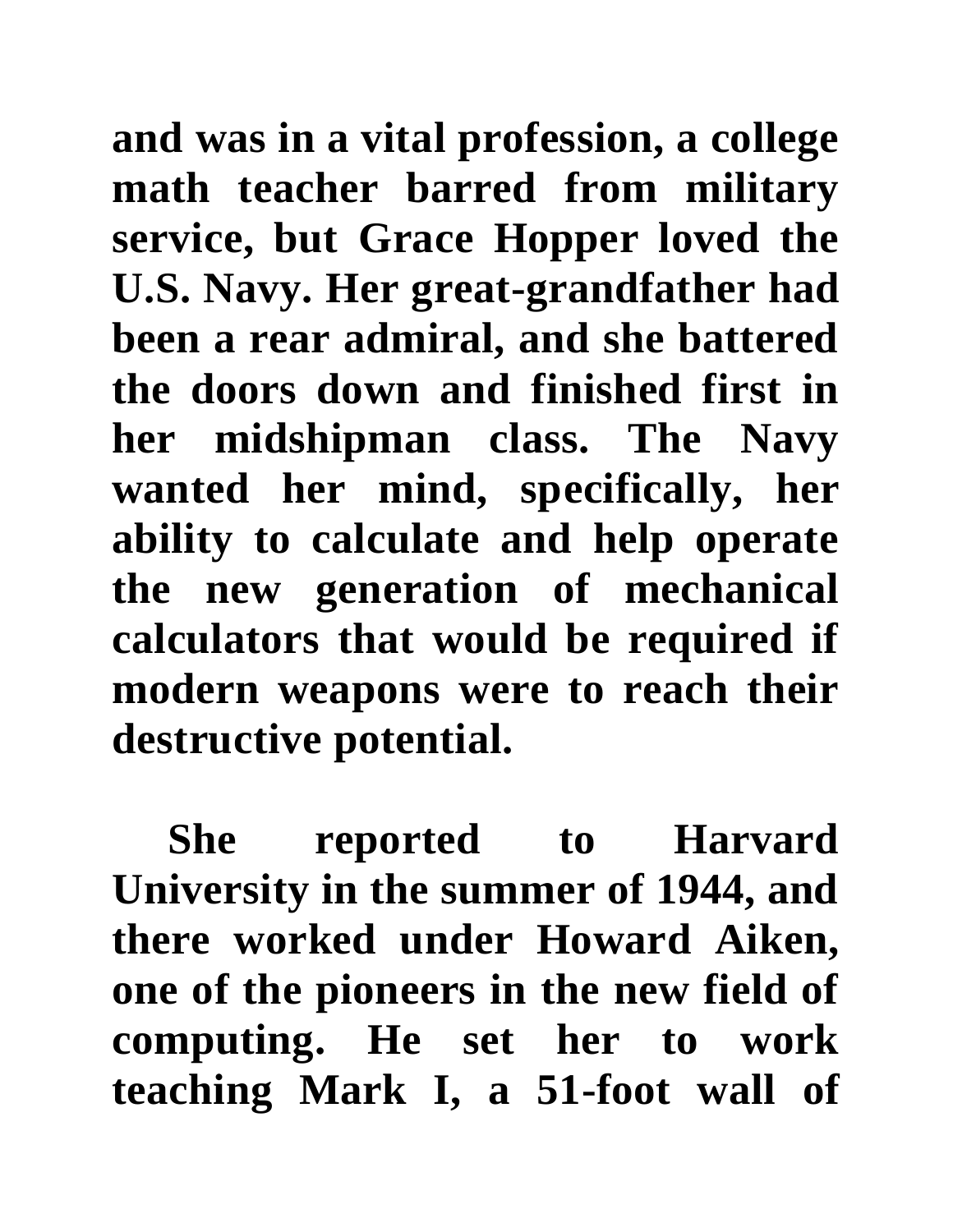**clacking computation, to calculate the trajectory of Naval ordinance. After the war she went to work with the new electronic calculators ENIAC and the first true electronic computer, UNIVAC.** 

**During the 1950s Hopper was obsessed with the growing problem of computer babble, the things couldn't talk to each other, and developed the first English based programming language, Flow Matic, which after fits and starts became the foundation for COBOL, one of the important programming milestones in computer progress.** 

**After retiring from industry in 1967, Hopper was called to active**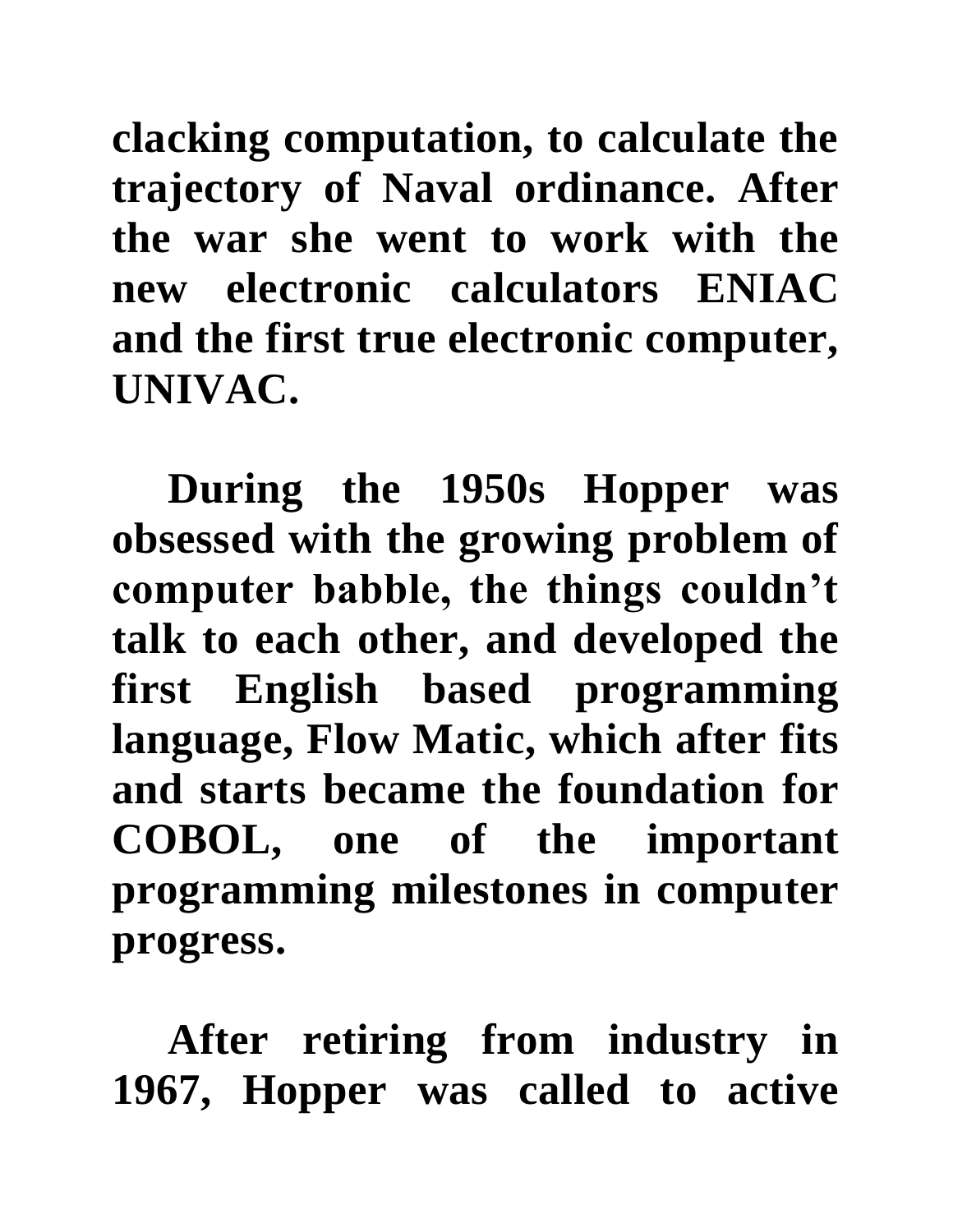**duty and spent twenty years bringing order from chaos in the military computer system. In 1992 Rear Admiral Grace Hopper, after living a life on the cutting edge of the computer revolution, was buried with full honors in Arlington National Cemetery.** 

**At the University of Richmond, this is Dan Roberts.**